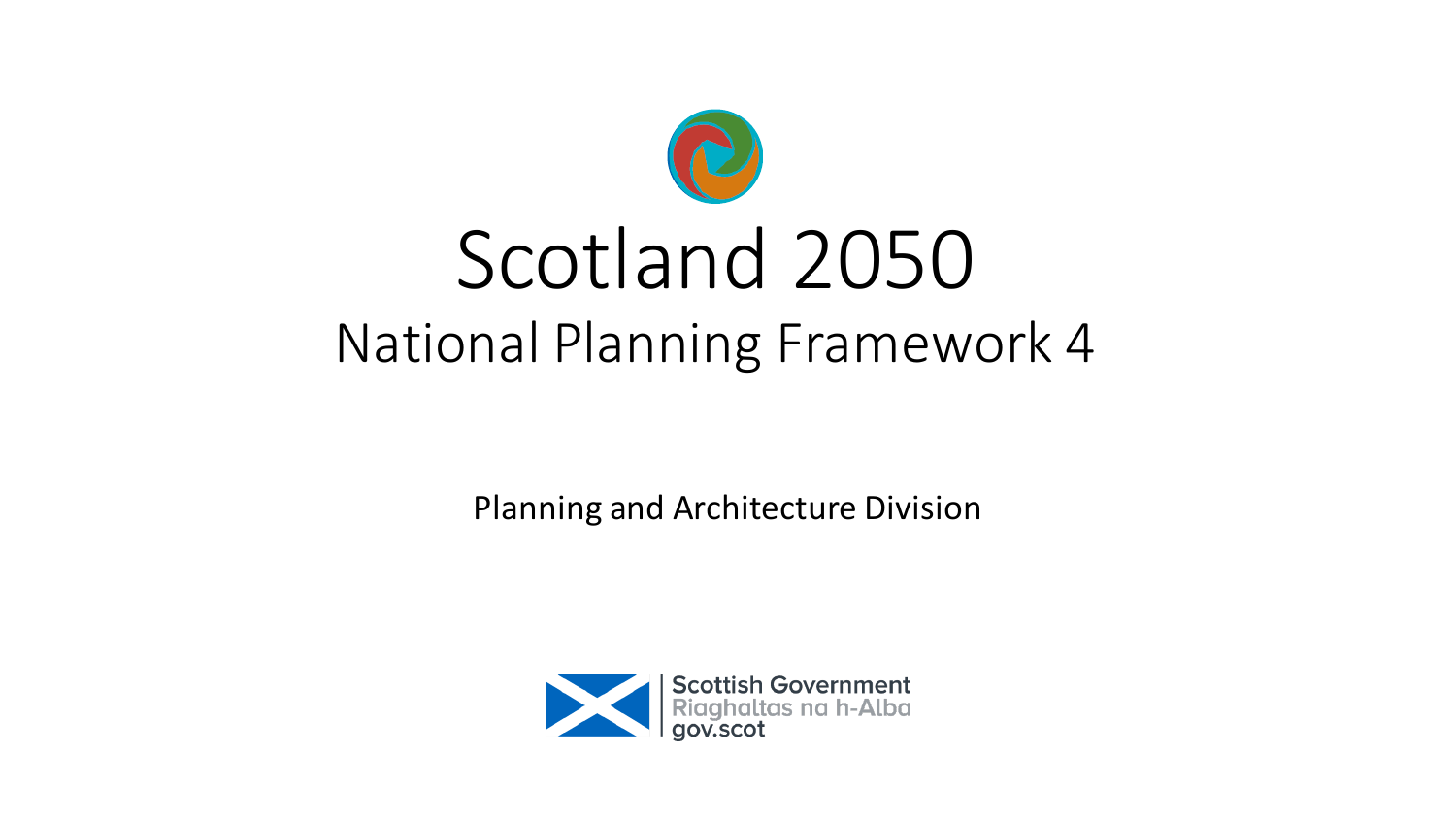## Position Statement - Housing

- Well-designed, quality, place-making, community resilience
- Replace 5 year land supply with longer term perspective
	- Set out a pipeline of land
	- Immediate deliverability and viability
	- Longer term sustainable locations
	- Informed by infrastructure-first approach
- Promote alternative delivery mechanisms
- Monitor pace of land take-up / trigger additional release

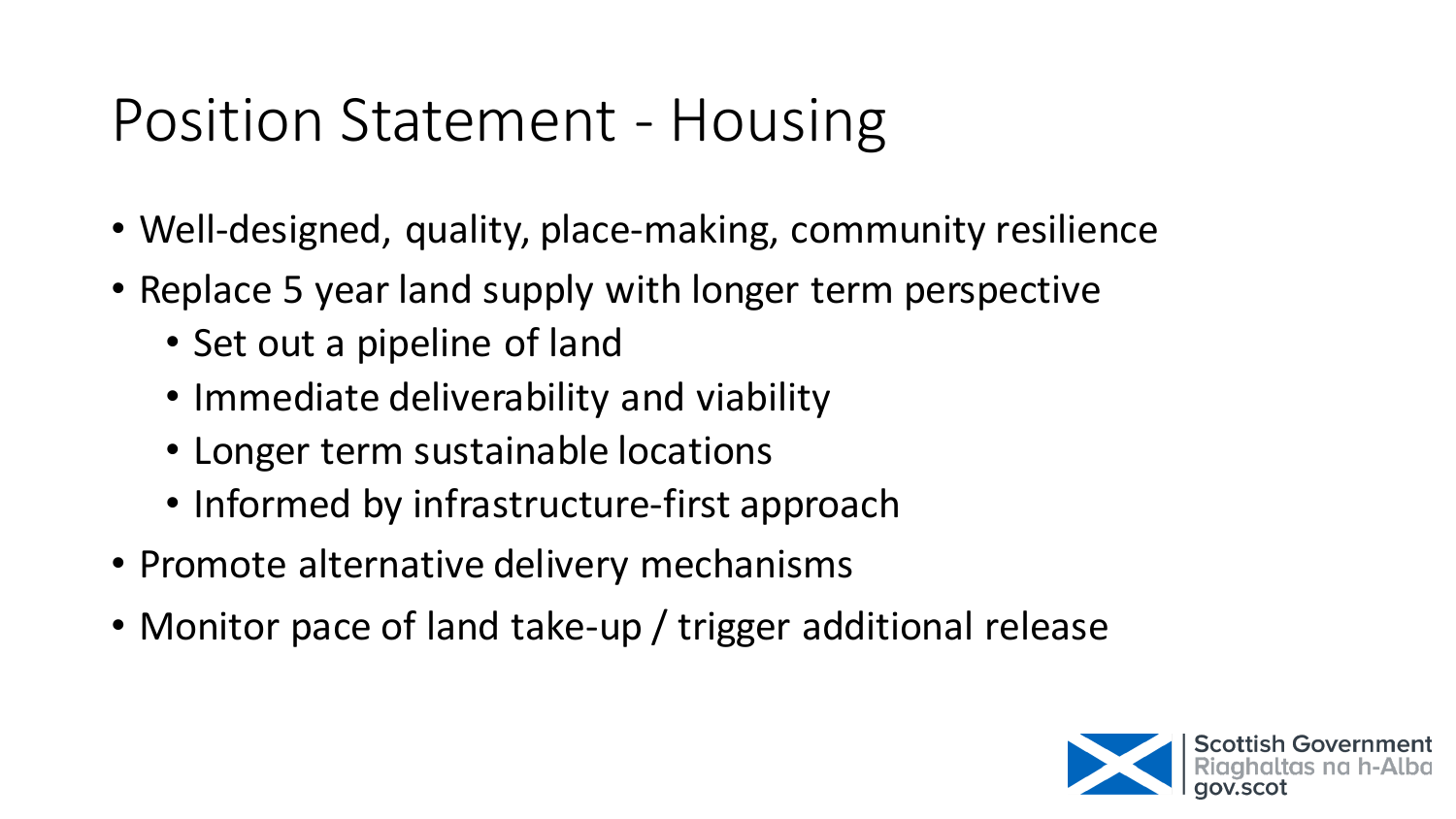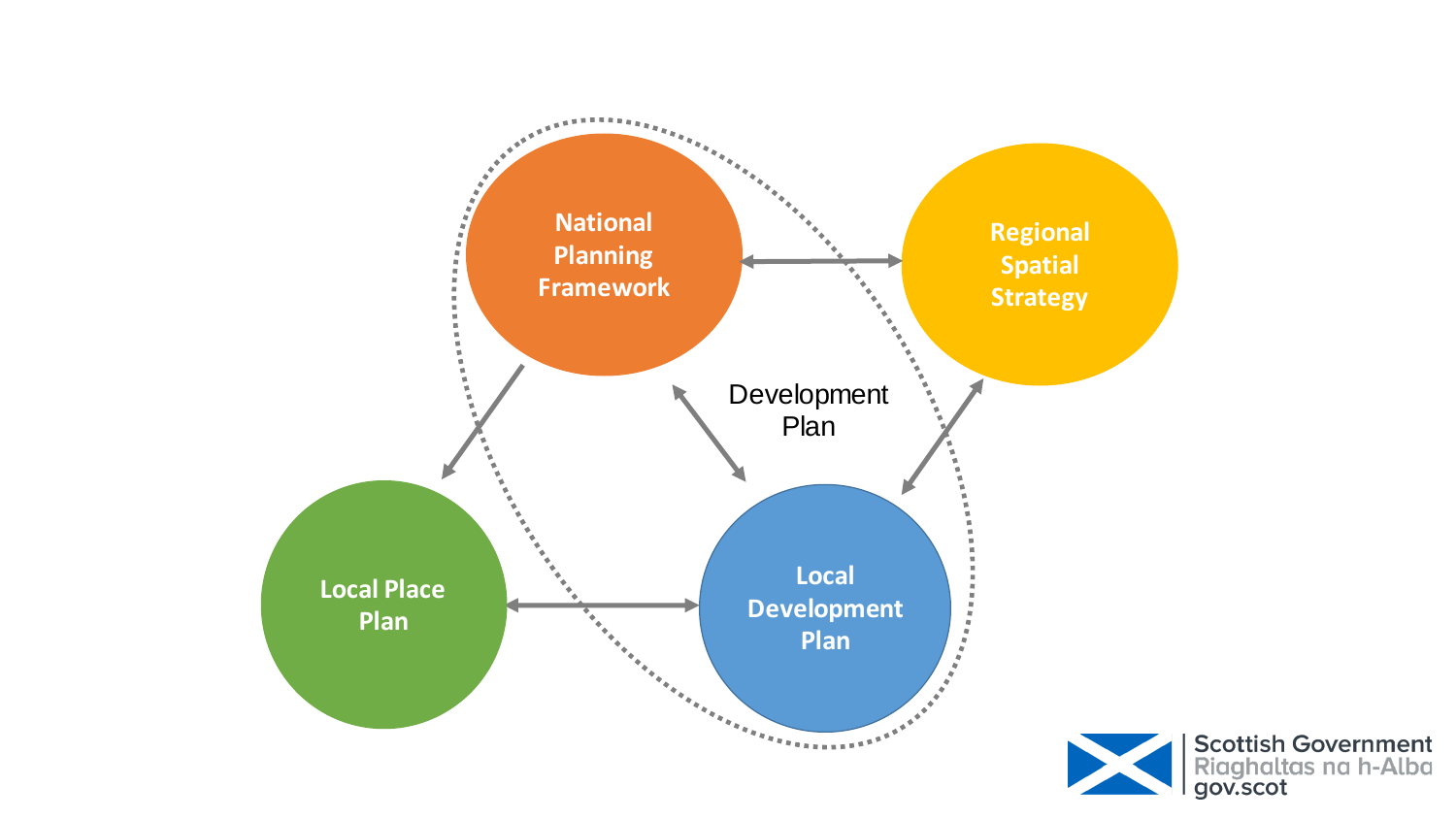**Figures -** Minimum All-Tenure Housing Land Requirement

**Spatial Strategy –** Urban / Rural. Green/Brownfield. Infra. First. Shape markets.

**Policy -** Direction of travel in Position Statement – greater emphasis on quality & delivery

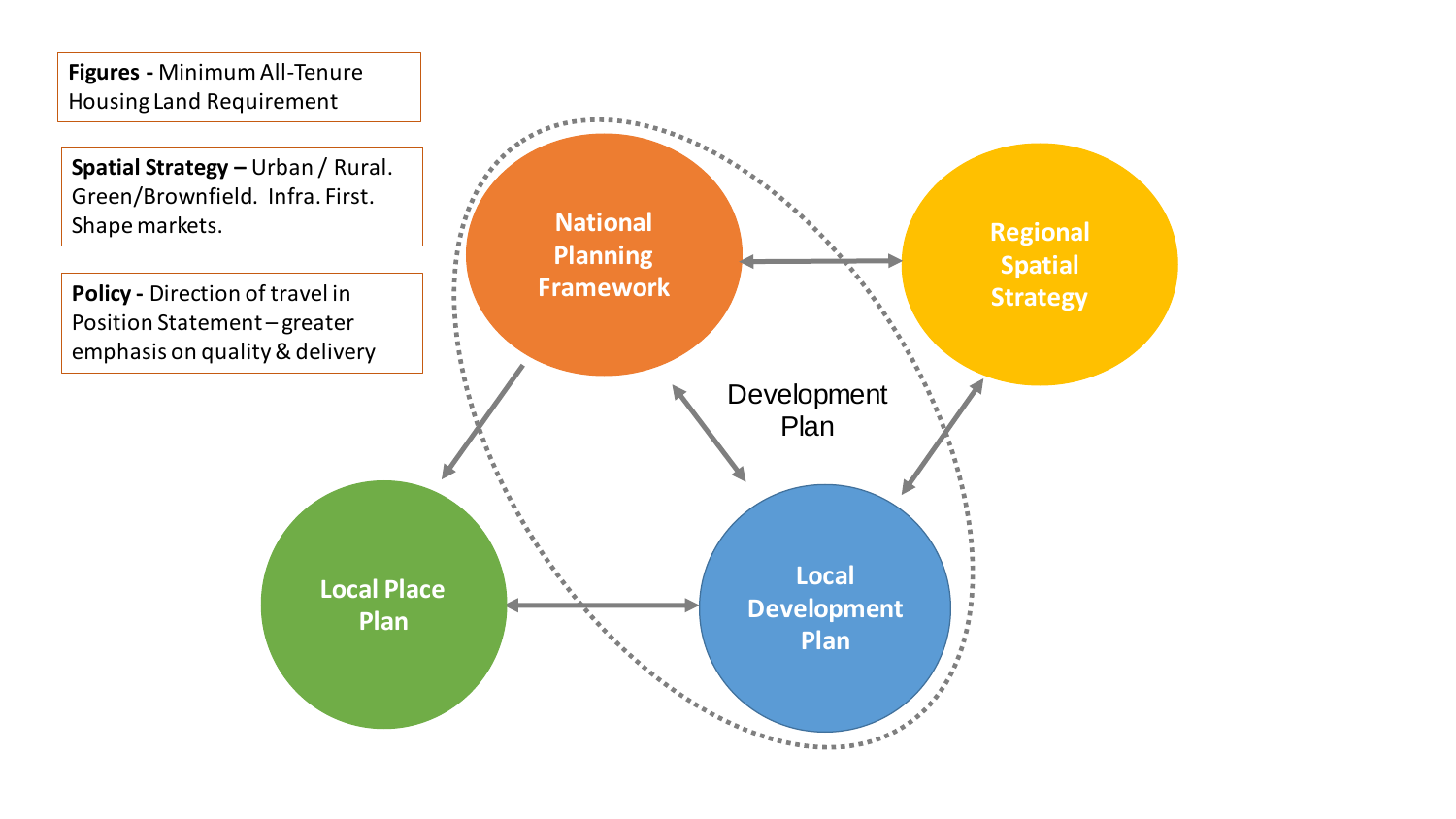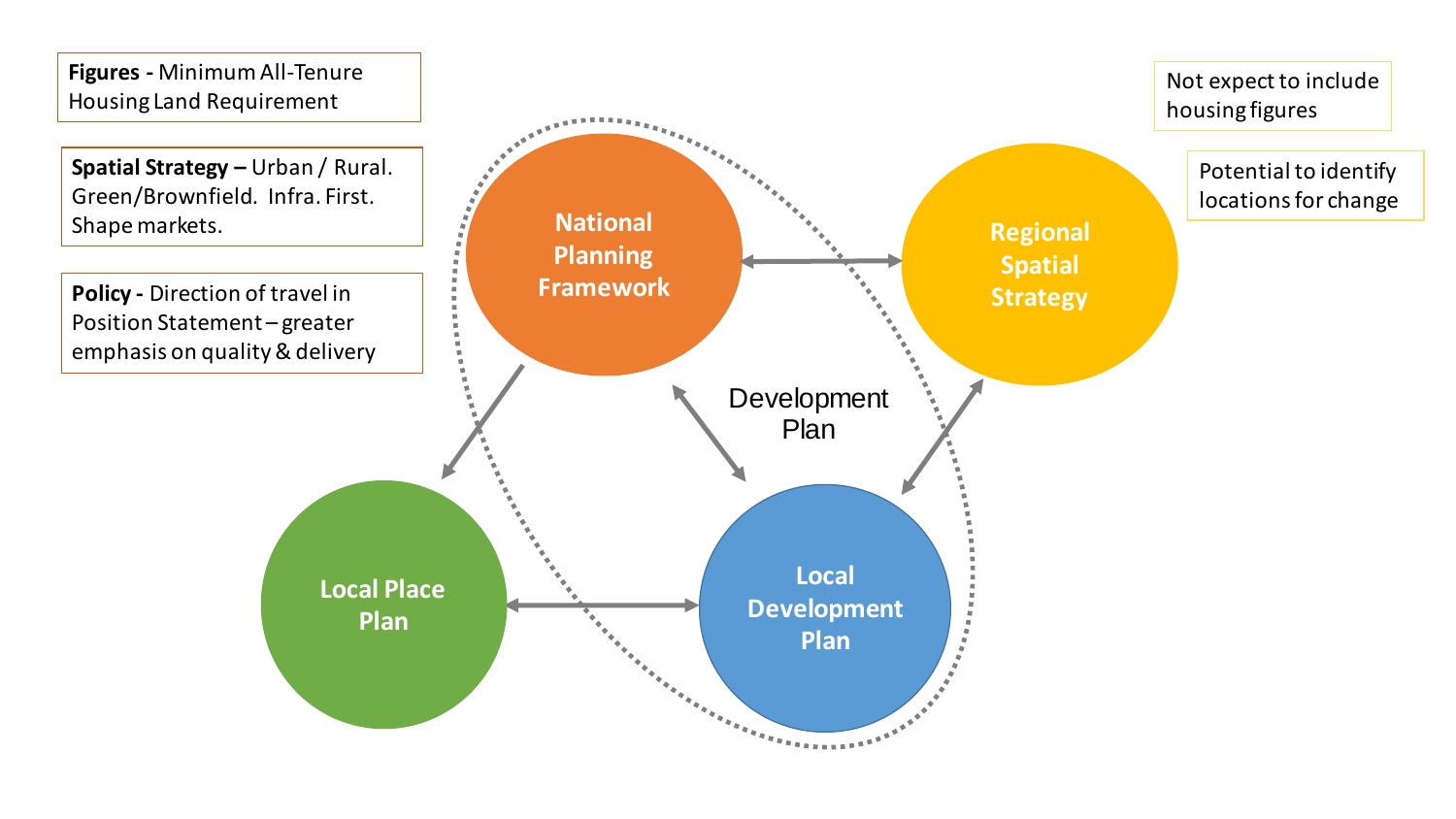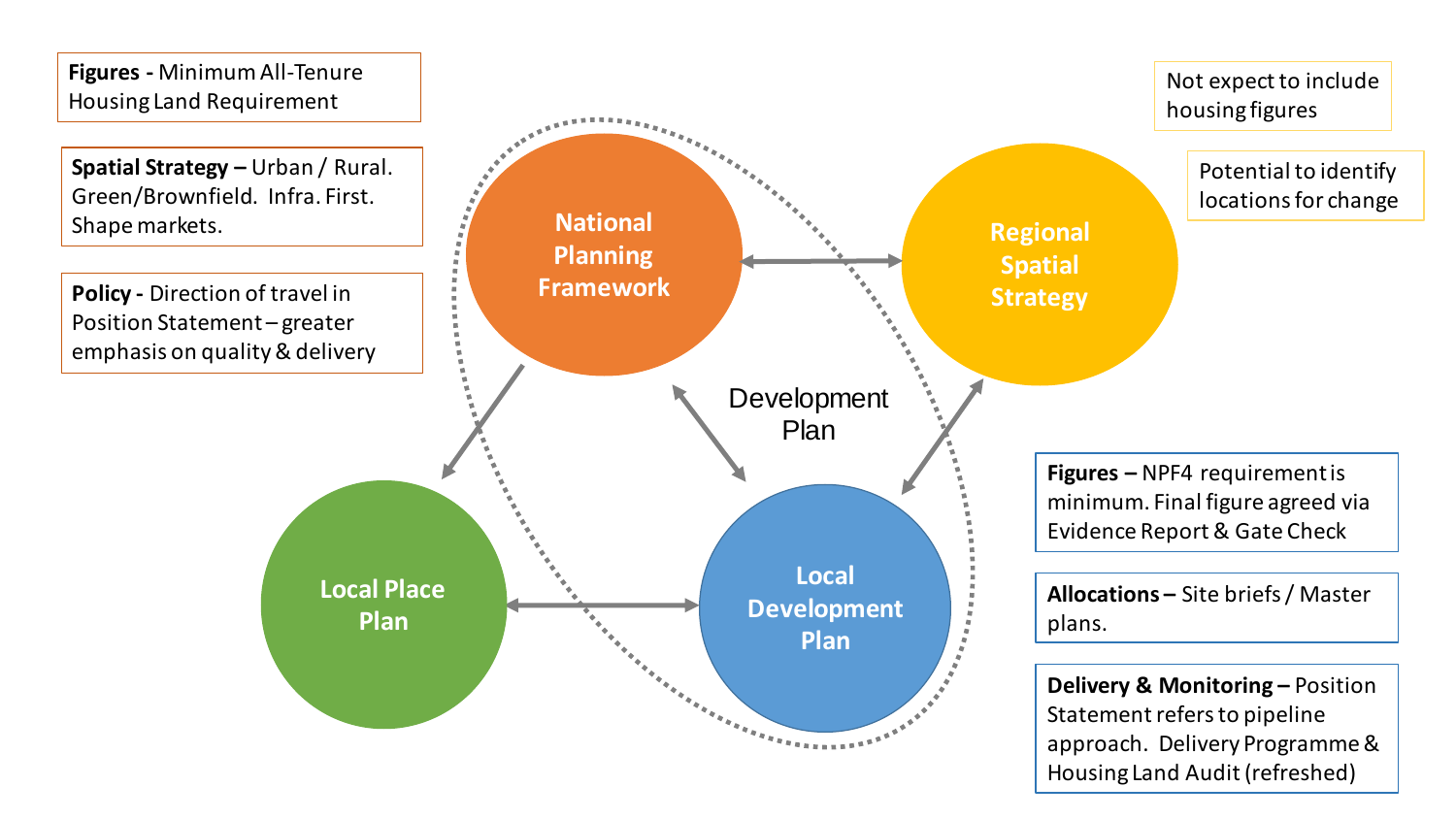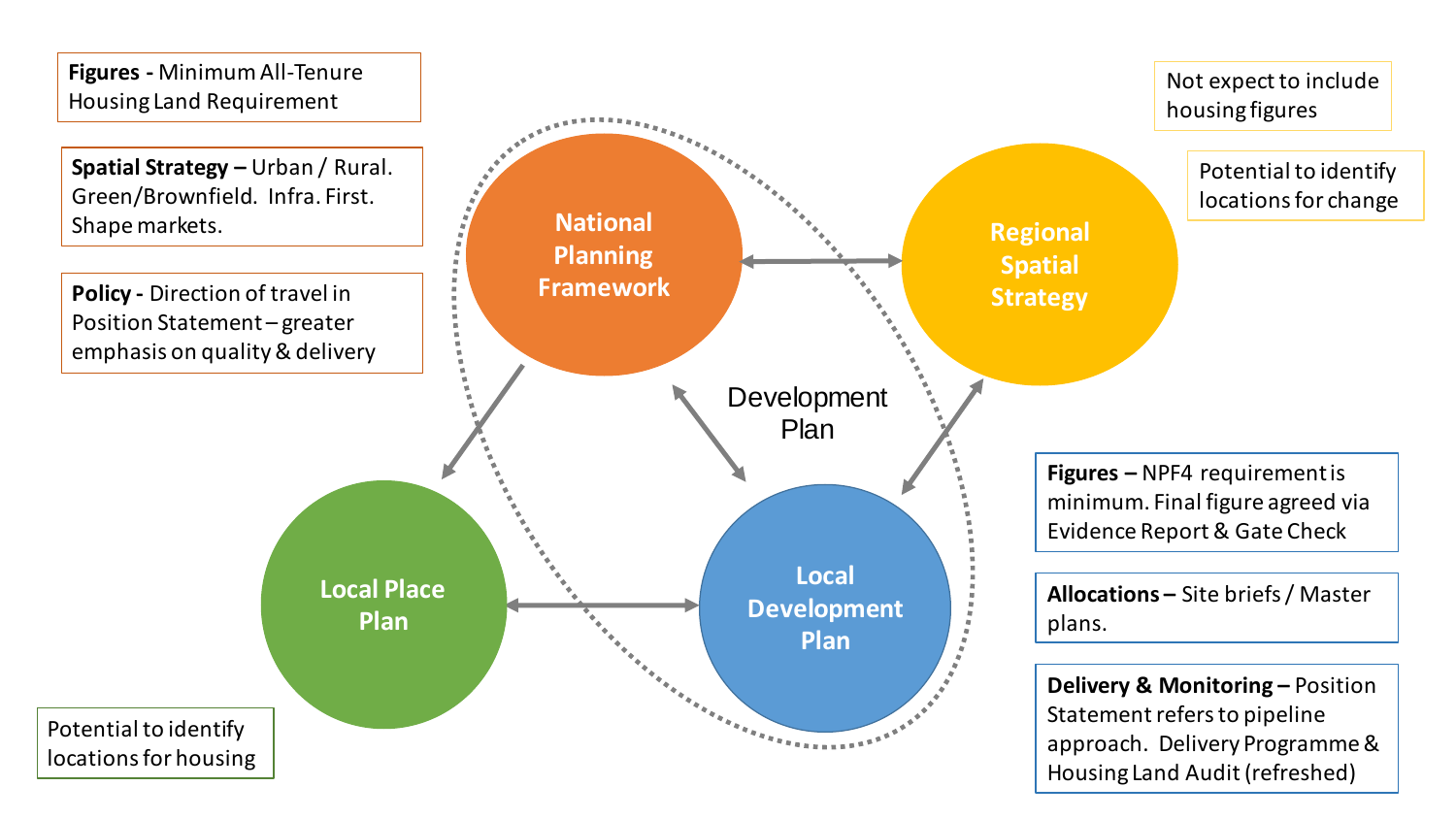| 2020                  |                                        | 2021            |        |              |                                                    |        | 2022     |                 |  |
|-----------------------|----------------------------------------|-----------------|--------|--------------|----------------------------------------------------|--------|----------|-----------------|--|
| Autumn                | Winter                                 | <b>Spring</b>   | Summer | Autumn       |                                                    | Winter |          | Spring          |  |
|                       |                                        |                 |        |              |                                                    |        |          |                 |  |
| Position<br>Statement | <b>Informal Public</b><br>Consultation | <b>Drafting</b> |        | Lay<br>draft | Parliamentary<br>consideration and<br>Consultation |        | Finalise | NPF4<br>adopted |  |



Strategic Transport Projects Review – Phase 2

COP26

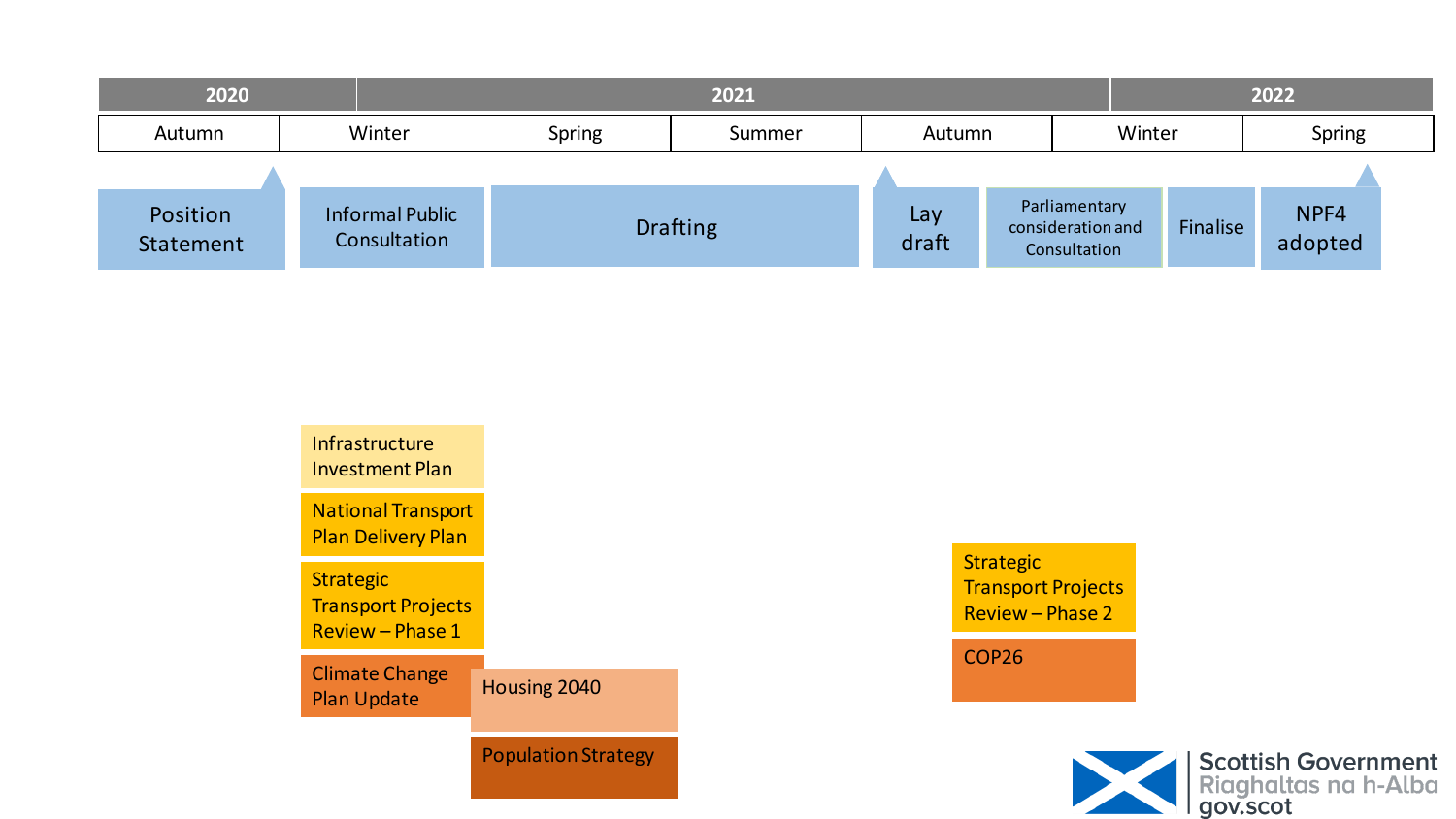